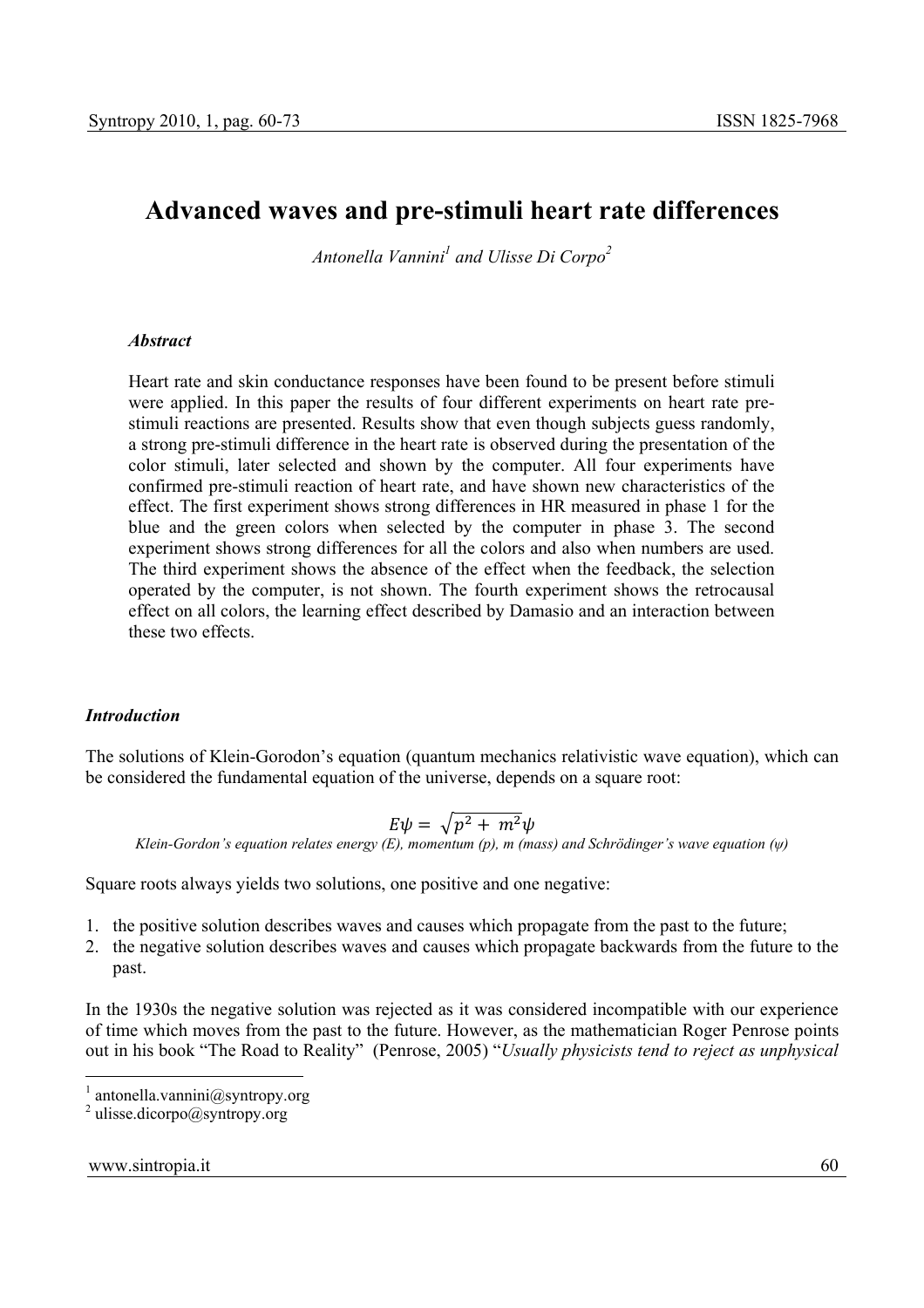*any solution which contradicts classical causality, according to which causes always precede effects. Any solution which makes it possible to send a signal backwards in time is usually rejected... but this refusal is a consequence of a subjective choice, towards which other physicists have different opinions.*" Penrose adds that the relativistically invariant version of Schrödinger's wave equation does not offer a procedure in order to exclude the negative solution and this creates a conflict with the law of classical causation.

In 1941 the mathematician Luigi Fantappiè, while studying the mathematical properties of the positive and negatives solution of Klein-Gordon's equation, found that:

- 1. The positive solution, which describes waves which diverge from the past to the future, is governed by the law of entropy which leads the system towards the dissipation of energy, the increase of homogeneity, disorder and heat death.
- 2. The negative solution, which describes waves which diverge from the future to the past and which correspond for us, to converging waves, are governed by a law symmetric to entropy which Fantappiè named Syntropy, which is characterized by concentration of energy, differentiation, order and growth of structures.

Fantappiè noted that the properties of the law of Syntropy coincide with the properties of living systems, arriving in this way to his "*Unitary theory of the physical and biological worlds*" (Fantappiè, 1944).

#### *Hypothesis: autonomic nervous system and pre-stimuli reactions*

Fantappiè suggested that vital processes would feed on Syntropy, and consequently, in 1981 Ulisse Di Corpo suggested that the parameters of the autonomic nervous system, which supports vital functions, should react in advance to stimuli (Di Corpo 1981, 2007).

In the last decade a growing number of studies have shown the existence of pre-stimuli reactions in the parameters of skin conductance and heart rate. Anticipatory pre-stimuli reactions are neurophysiologic responses activated before the stimulus takes place. These anticipatory reactions are activated before the subject can receive indications or cues about the stimulus. In scientific literature, various experiments show the existence of anticipatory effects, for example:

- *Anticipatory reaction of skin conductance.* In 2003 Spottiswoode and May of the Cognitive Science Laboratory replicated Bierman and Radin (1997) experiments which show an increase in skin conductance 2-3 seconds before emotional stimuli are presented. Spottiswoode and May replicated these results obtaining a statistical significance of p=0.0005, and performed controls in order to exclude all possible artifacts and alternative explanations. These results support the hypothesis that the autonomic nervous system reacts in advance of stimuli (Spottiswoode and May, 2003).
- *Electrophysiological responses.* McCarty, Atkinson and Bradely in *"Electrophysiological Evidence of Intuition"* (2004) show the existence of strong anticipatory reactions of the electrophysiological parameters of the heart.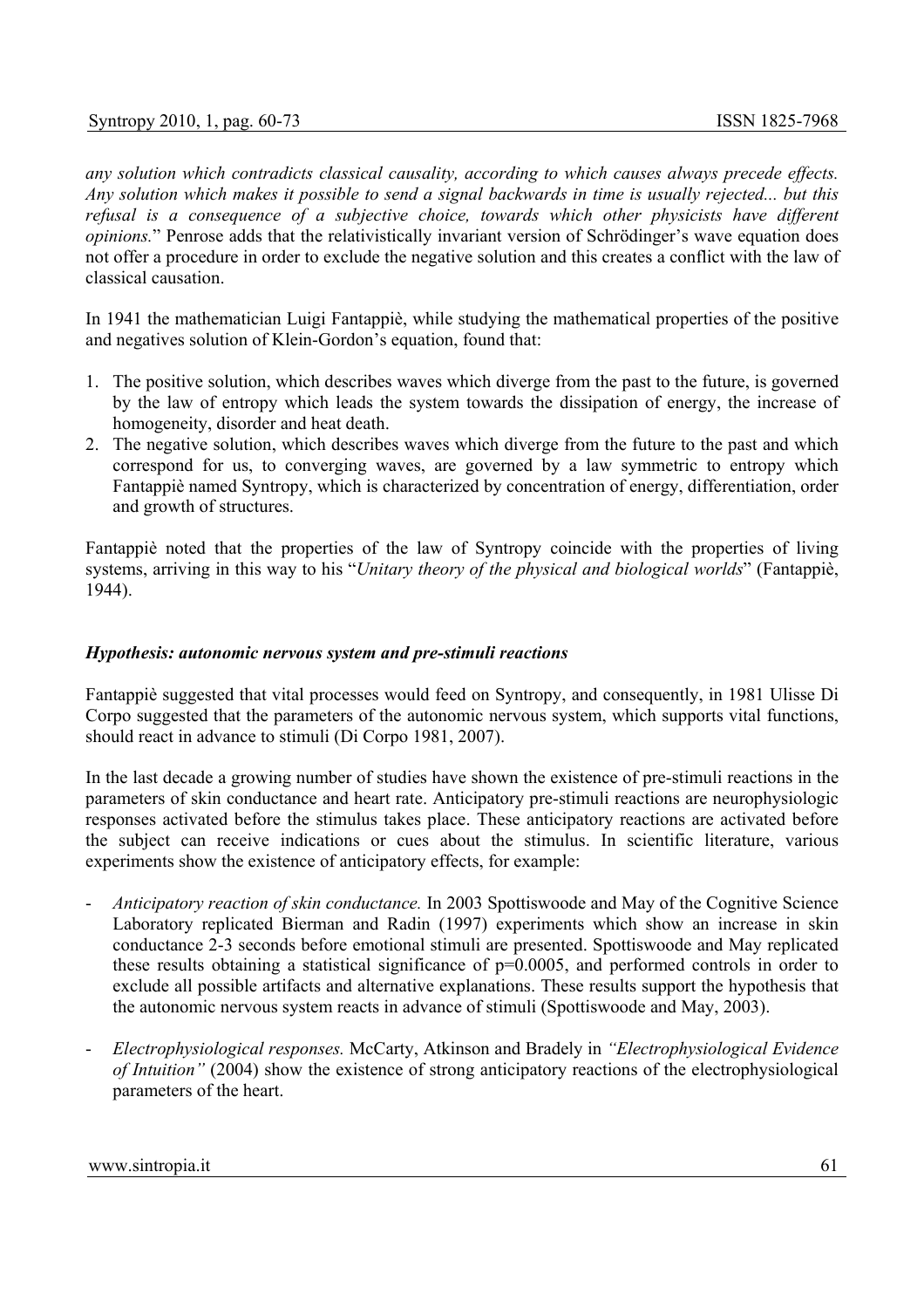- *Pre-stimuli heart rate differences.* In his article "*Heart Rate Differences between Targets and Non Targets in Intuitive Tasks*", Tressoldi and coll. report results of two experiments aimed at investigating pre-stimuli heart rate changes. Results support the hypothesis that heart rate changes before stimuli are applied (Tressoldi 2005).

# *Experiments*

In this paper the results of four different experiments on heart rate pre-stimuli reactions are presented. A detailed description of these experiments was presented by Antonella Vannini in her PhD thesis (Vannini, 2010).

# *Procedure*

The four experiments are based on the experimental design devised by Tressoldi, but instead of complex images simple colors and numbers are used.

| <b>Phase 1</b><br>Presentation of colors<br>and measurement of heart rate |           |           |           | <b>Phase 2</b><br>Choice $\mathcal{A}$ | Phase 3<br>Random<br>selection<br>U |
|---------------------------------------------------------------------------|-----------|-----------|-----------|----------------------------------------|-------------------------------------|
| Blue                                                                      | Green     | Red       | Yellow    | Blue/Green/Red/Yellow                  | Red                                 |
|                                                                           |           |           |           | <b>SANCHO</b><br>--<br>$\blacksquare$  | <b>Target</b>                       |
| 4 seconds                                                                 | 4 seconds | 4 seconds | 4 seconds |                                        | <b>Feedback</b>                     |

*Table 2 – Phases of an experimental trial* 

Each trial is divided into 3 phases (see table 2):

- 1) colors are presented on full screen for exactly 4 seconds and the heart rate is measured each second;
- 2) the experimental subject chooses one of the colors trying to guess the color which will be chosen by the computer;
- 3) the computer selects, using a random algorithm, one of the 4 colors (target) and shows it in full screen (feedback).

The hypothesis is that in the presence of advanced waves, a retrocausal effect, an anticipatory response in the form of statistically different heart rate values measured in phase 1, should be observed in concomitance to target and non target stimuli.

The "home training" heart rate belt produced by SUUNTO (www.suunto.com) was chosen as the measurement device. This device includes a thorax belt for measuring heart rate parameters, and a USB interface (PC-POD) which receives measurements by radio, using digital coded signals (which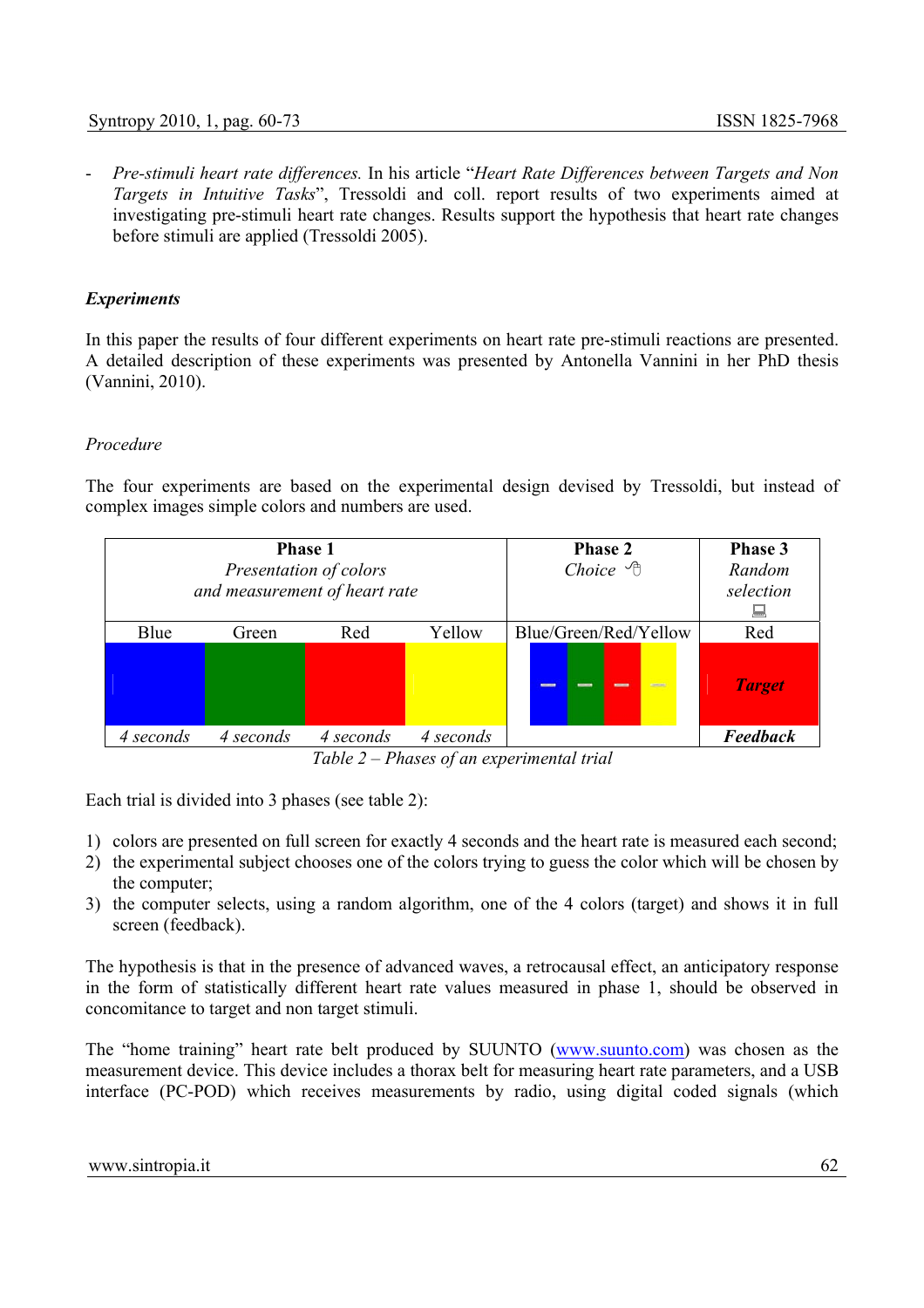eliminate any possibility of interference) directly on the PC on which the experiment is carried out and using in this way the same clock of the experiment.

Special attention was given to the random selection of stimuli in phase 3. Random extractions generated by computers are generally pseudorandom, as they are based on cycles which have the same interval, and which makes each extraction dependent on the previous one. When the time interval between extractions is unpredictable a pure random extraction takes place.

Phase 2 of the experimental trial had the following functions:

- 1. to make the time interval between extractions unpredictable, as it is based on the reaction time of the experimental subject;
- 2. to focalize the attention of the subject on the outcome, on the feedback selected by the computer.

#### *Experiment number 1*

Even though four heart rates were measured for each stimulus, only one HR per stimuli was included in the data analysis, in order to avoid any effect due to autocorrelation. Stimuli were 4 for each trial, and trials were 60 for each subject, therefore a total of 240 HR were available for each subject, 24 subjects participated in the experiment ant the total HR sample was therefore of 5,760 measurements.



*Table 3 – Average HR for color when target and non target*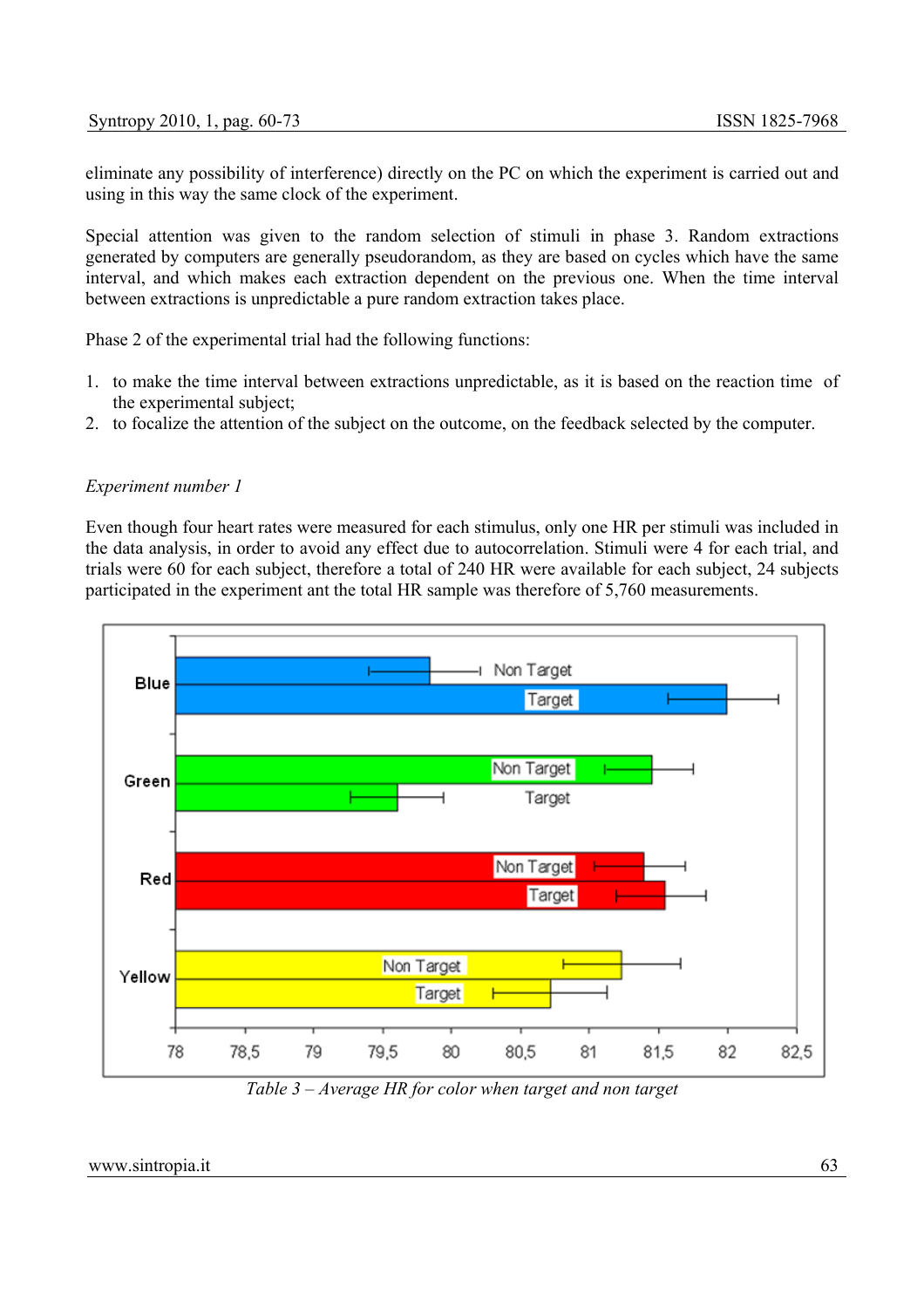Data analysis was carried out comparing heart rate frequencies (HR) measured in phase 1. These HR were divided according to the selection of the target operated by the computer in phase 3. Comparisons were carried out between:

- Average HR values when blue is target and when the other colors are target.
- Average HR values when green is target and when the other colors are target.
- Average HR values when red is target and when the other colors are target.
- Average HR values when yellow is target and when the other colors are target.

It is important to note that the choice operated by the subject in phase 2 was not included in the data analysis.

Results show that globally there is no difference between HR associated to targets (80.94) and to non targets (80.97). However when data analysis is carried out within colors strong differences are observed for the blue color (Student  $t=10.74***$ ) and green (Student  $t=8.81***$ ), as it is shown in table 3.

# *Experiment number 2*

The first experiment raised some questions:

- 1. Does the retrocausal effect show only with the blue and green color?
- 2. Does the retrocausal effect show only with colors?
- 3. Does the retrocausal effect show only when the computer shows the feedback?

In order to answer these questions the second experiment was devised in 5 blocks of trials:

- 1. In the first 3 trials the sequence of presentation of colors was changed in phase 1, in order to answer question number 1.
- 2. In the last trial numbers were used instead of colors in order to answer question number 2.
- 3. In the fourth trial the feedback was not shown in order to answer question number 3.

The data sample was of one HR per stimulus, stimuli were 4 for each trial, trials were repeated 100 times per subject and subjects were 23, reaching a HR sample of 9,200HR.

# Results show that:

- the effect does show on all colors, and not only with the blue and green colors;
- the effect shows also when numbers are used, it is therefore not necessarily associated with colors;
- the effect is absent when the computer does not show the feedback.

In order to study possible statistical artifacts, fake targets which were not shown to the subjects were inserted in the data analysis. These fake targets did not show any statistically significant result.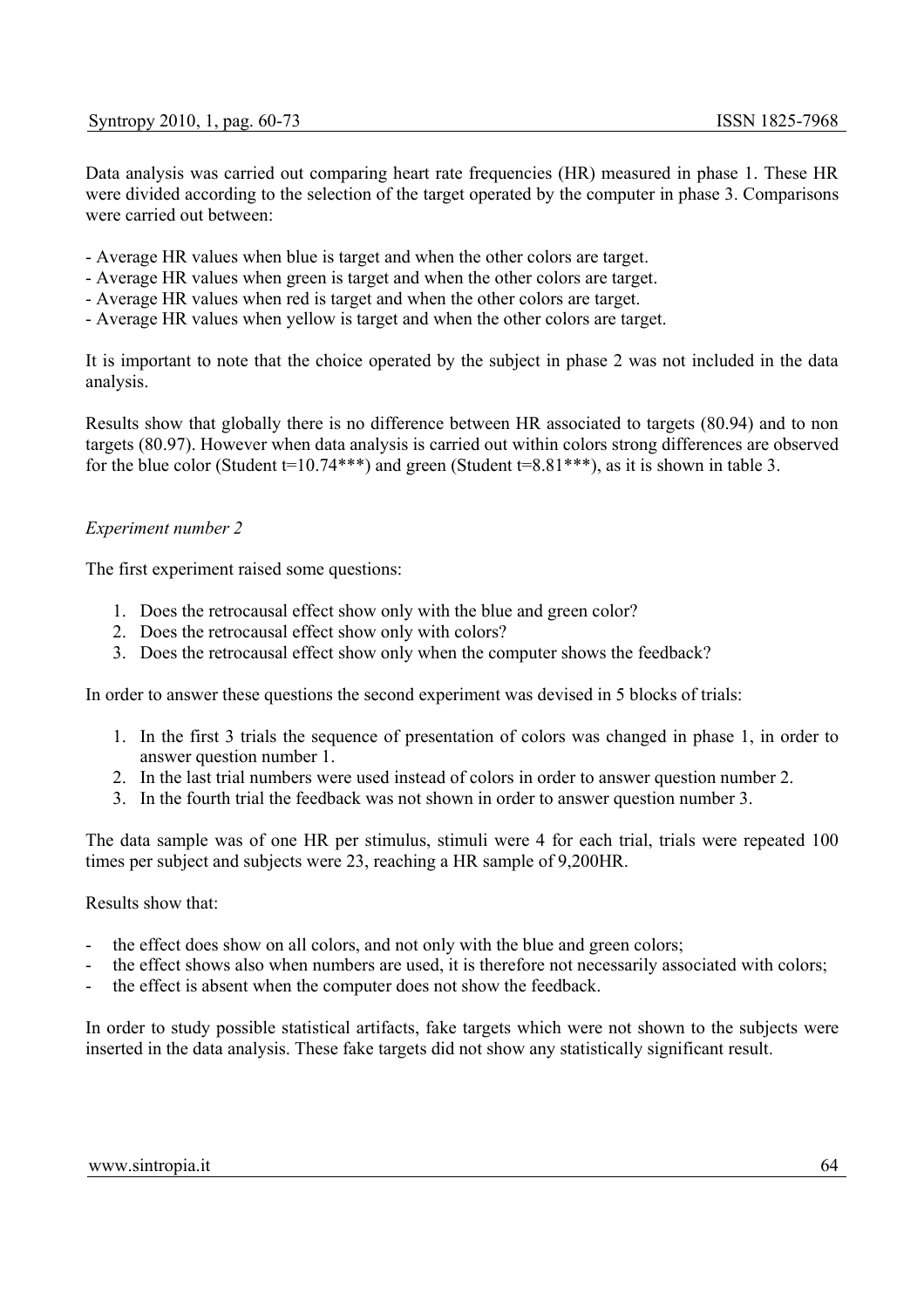| Phase 1                       |                |                         |          | Phase 2                                                                                                          | Phase 3                                |  |  |
|-------------------------------|----------------|-------------------------|----------|------------------------------------------------------------------------------------------------------------------|----------------------------------------|--|--|
| Presentation of colors        |                |                         |          | Choice $\mathcal{A}$                                                                                             | <b>Random Selection</b>                |  |  |
| and measurement of heart rate |                |                         |          | 鳳                                                                                                                |                                        |  |  |
| <b>Trial 1</b>                |                |                         |          |                                                                                                                  |                                        |  |  |
| Blue                          | Green          | Red                     | Yellow   | Blue/Green/Red/Yellow                                                                                            | <b>Feedback</b>                        |  |  |
|                               |                |                         |          |                                                                                                                  |                                        |  |  |
|                               | <b>Trial 2</b> |                         |          |                                                                                                                  |                                        |  |  |
| Yellow                        | Red            | Green                   | Blue     | Yellow/Red/Green/Blue                                                                                            | <b>Feedback</b>                        |  |  |
|                               |                |                         |          |                                                                                                                  | - Hai indomato 1 volta us 2 - Continua |  |  |
| <b>Trial 3</b>                |                |                         |          |                                                                                                                  |                                        |  |  |
| Red                           | Yellow         | Blue                    | Green    | Red/Yellow/Blue/Green                                                                                            | Feedback                               |  |  |
|                               |                |                         |          |                                                                                                                  | unio 1 volta su 3 - Continua           |  |  |
|                               |                |                         |          |                                                                                                                  |                                        |  |  |
|                               |                |                         | Trial 4  |                                                                                                                  |                                        |  |  |
| Blue                          | Green          | Red                     | Yellow   | Blue/Green/Red/Yellow                                                                                            | No Feedback                            |  |  |
|                               |                |                         |          |                                                                                                                  | Hai indovenzio D volle su & - Continue |  |  |
| Trial 5                       |                |                         |          |                                                                                                                  |                                        |  |  |
| Number 1                      | Number 2       | Number 3                | Number 4 | n. $1/n. 2/n. 3/n. 4$                                                                                            | <b>Feedback</b>                        |  |  |
|                               | $\overline{2}$ | $\overline{\mathbf{3}}$ |          | <u> 1 2 3 4 </u><br>Table 1 Experiment n 2 was divided in 5 trials which were repeated 20 times for each subject | 4                                      |  |  |

*Table 4 – Experiment n. 2 was divided in 5 trials which were repeated 20 times for each subject.*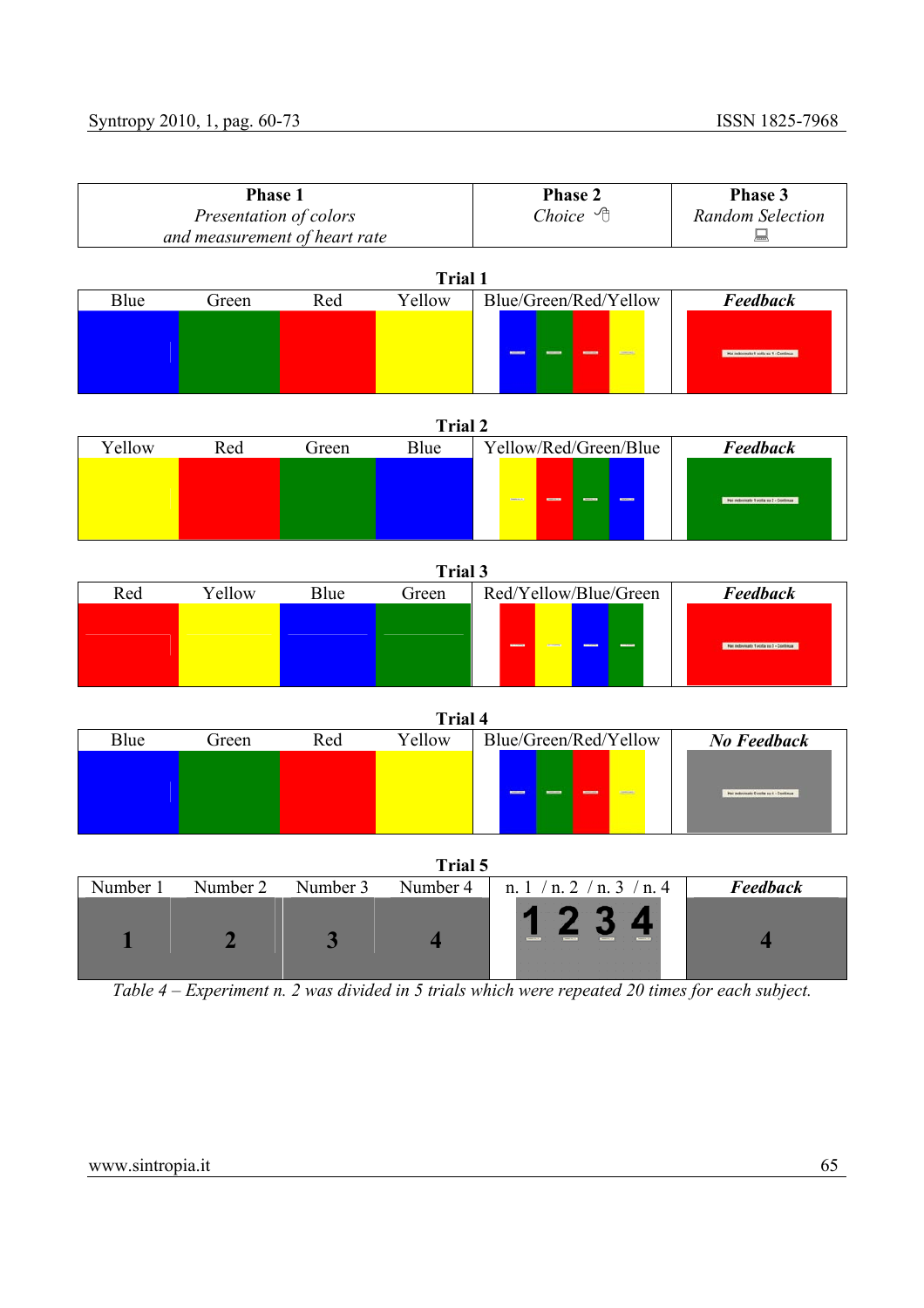# *Experiment number 3*

In the second experiment, the absence of the feedback happened always in the fourth trial, and this could constitute an artifact. In the third experiment the sequence of colors in phase 1 was always the same, but the feedback was hidden at random, in an unpredictable way. Results show that the retrocausal effect of the heart rate appears only when the computer shows the feedback. The feedback of the computer, in phase 3, can therefore be considered the cause of the retrocausal effect which is measured in phase 1.

The data sample was made of 3,200HR: one HR per stimulus, 4 stimuli per trial, 100 trials per subject, for a total of 8 subjects. Among these 3,200HR, 2,596 were associated to feedbacks while 604 were not associated to feedbacks.

# *How can these results be interpreted?*

Experimental designs based on sequences which are perfectly random and unpredictable, such as those used in the experiments which have just been described, avoid that the effect which has been observed can be the consequence of:

- 1. Implicit rules: no rule or cue can exist in a random sequence.
- 2. Expectation: an increase of HR due to expectation would spread equally on targets and non targets, while results show a strong correlation in HR variations with targets and non targets.
- 3. Causes which precede the effect. The absence of the effect in the condition "without feedback" clearly shows that the effect cannot be explained by causes preceding the effect.

# *Considerations concerning the data analysis*

Often the retrocausal effect shows as an increase in HR when, for example, the target is blue; however in some subjects the same target produces an opposite effect decreasing HR.

When opposite effects are added the result is a null effect.

For this reason Student t and ANOVA, which require effects to be additive, are not suitable for the data analysis of these experiments. In order to avoid a type II error, in the last experiment data analysis will be carried out using Chi Square and Fisher F statistical tests.

# *Retrocausality versus learning*

Studying neurological patients affected by decision making deficits, Damasio (1994) noted that specific lesions of the prefrontal cortex (PFC), especially in those sectors which integrate signals arriving from the body and which generate maps, lead to the absence or the imperfect perception of somatic feelings linked to emotions. Damasio says that these subjects are characterized by knowing but not by feeling. After prefrontal cortex impairments, emotions and feelings are compromised and patients lose the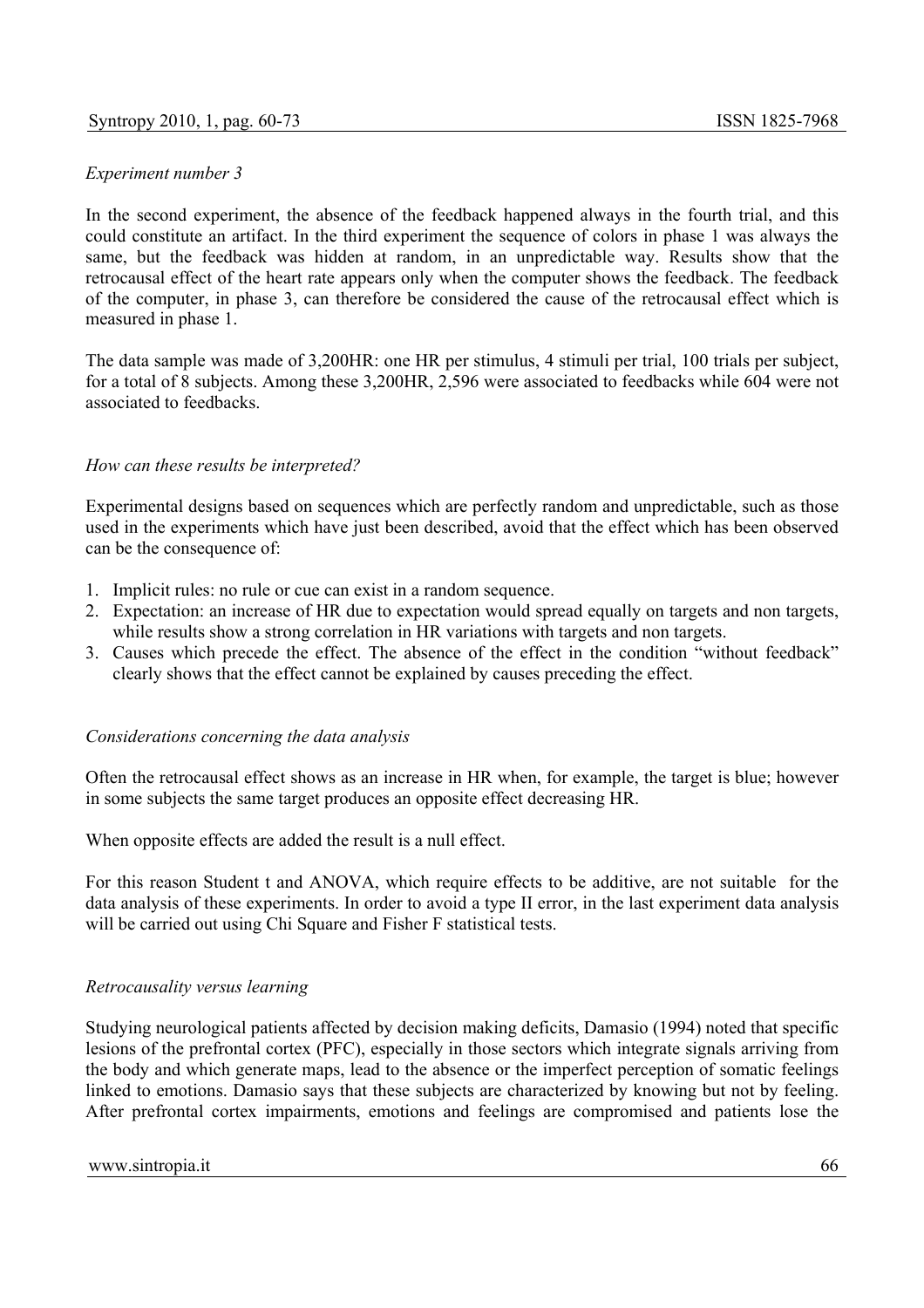ability to choose the most advantageous direction, even if mental abilities are intact. These subjects show a behavior which can be described as "*short sighted toward the future*".

Damasio suggested the hypothesis, known as the hypothesis of the somatic markers (SM), that emotions are part of the network of reasoning and constitute a part of the decision making process, instead of opposing it. According to Damasio, emotions allow to operate advantageous choices, without having to produce advantageous assessments.

Damasio describes somatic markers in the following way: "*when the negative outcome of a decision comes to our mind a negative feeling is felt in the stomach. Because this feeling is relative to the body, I used the technical name somatic state; and because it marks an image, the word marker.*"

Somatic markers can be measured as reactions of the autonomic nervous system (ANS) using the parameters of skin conductance, heart rates and body temperature.

Clinical and experimental evidence support the hypothesis of the somatic markers. The Iowa Gambling Task (IGT), which was devised by Bechara (Bechara, 1994) had the purpose to simulate real decision making processes, similar to those faced during everyday life (uncertainty, gains and losses). The results of these experiments show 3 types of autonomic nervous systems responses in the form of skin conductance variations:

Two are observed after:

- 1. the gratification due to a gain;
- 2. the punishment due to a loss.

One is observed before:

3. The subject decides the deck (lucky or unlucky) from which to extract the card.

Damasio interprets the anticipatory reaction of skin conductance as an effect of learning, whereas Tressoldi and Bierman suggest that this third anticipatory response can depend on retrocausality, extending in this way Damasio and Bechara's model.

# *Procedure and data analysis*

A fourth experiment was carried out with the purpose of dissociating the retrocausal and learning effect. The experimental trial differs from the previous experiments in phase 3, where the computer extracts a random number from 1 to 100. When the number falls between:

- 1 and 35 the lucky color is extracted (35% chance);
- 36 and 50 the unlucky color is extracted (15% chance);
- 51 and 75 the first neutral color is selected (25% chance);
- 76 and 100 the second neutral color is selected (25% chance).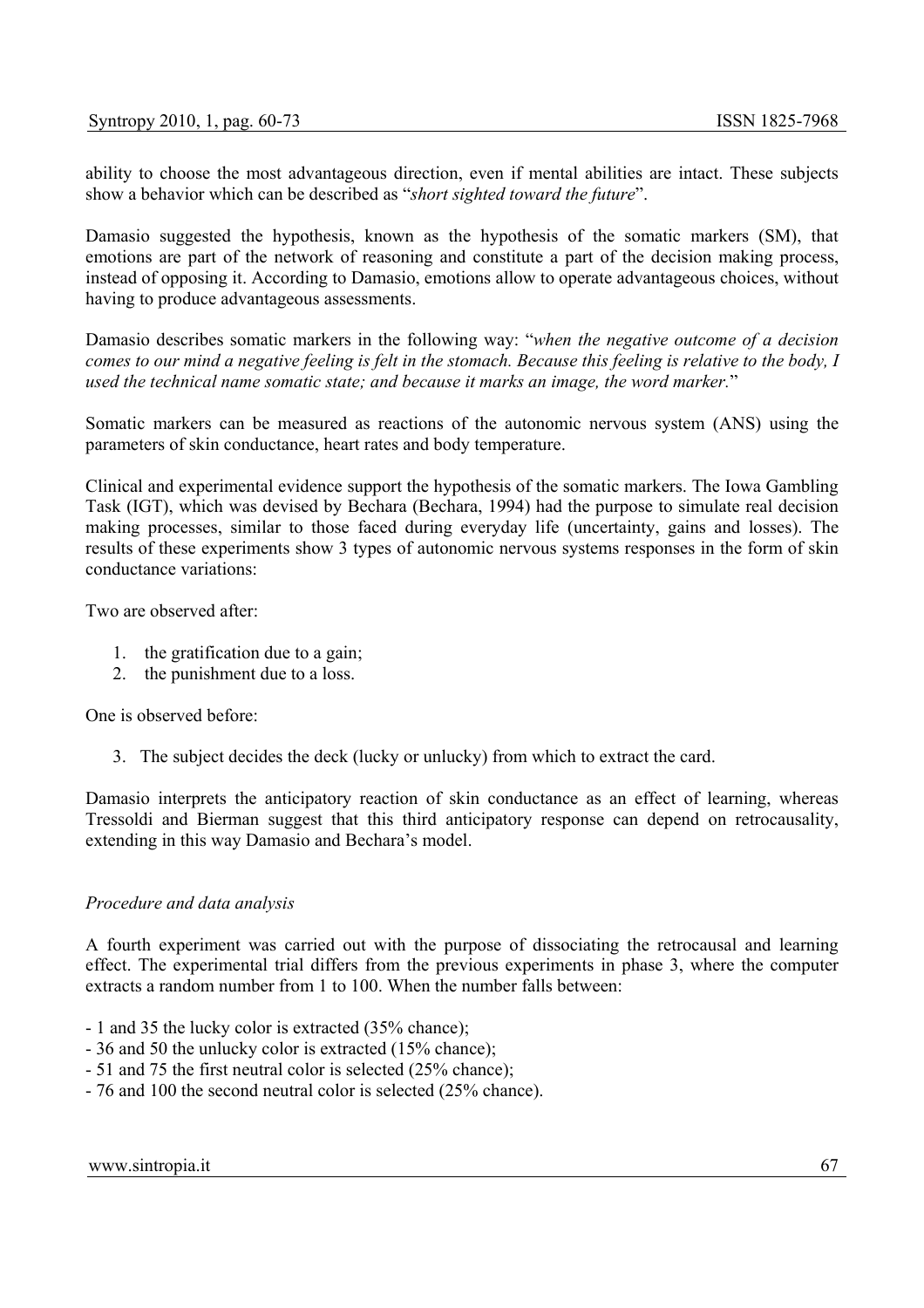The same number can be extracted again, making in this way each extraction totally independent from the previous ones.

The retrocausal effect is assessed comparing the average values of HR measured in phase 1 according to the selection operated by the computer in phase 3. Comparisons are carried out between:

- Average HR values when blue is target and when other colors are target.
- Average HR values when green is target and when other colors are target.
- Average HR values when red is target and when other colors are target.
- Average HR values when yellow is target and when other colors are target.

Trials are repeated 100 times for each subject, it is therefore possible to produce these comparisons for each HR measured in phase 1 and for each subject. The learning effect is instead assessed comparing HR measured in phase 1 with the choice operated by the subject in phase 2. Comparisons are carried out between:

- Average HR values when subjects choose a lucky color and when other colors are chosen.
- Average HR values when subjects choose an unlucky color and when other colors are chosen.
- Average HR values when subjects chooses neutral colors and when other colors are chosen.

In this experiment data analysis differs from previous experiments as the average difference values of HR are calculated only within each subject.

|        |         | <b>Phase 3</b> |       |          |          |  |
|--------|---------|----------------|-------|----------|----------|--|
|        |         | Blue           | Green | Red      | Yellow   |  |
|        | HR 1:   | $-0.671$       | 2.200 | $-0.840$ | $-1.103$ |  |
|        | $HR$ 2: | $-0.772$       | 2.399 | $-0.556$ | $-1.471$ |  |
|        | HR 3:   | $-0.950$       | 2.467 | $-0.056$ | $-1.766$ |  |
|        | HR 4:   | $-1.353$       | 2.310 | 1.080    | $-2.054$ |  |
|        | HR 5:   | $-1.928$       | 2.204 | 1.894    | $-1.892$ |  |
| P      | HR 6:   | $-1.954$       | 1.897 | 2.474    | $-1.993$ |  |
| h      | HR 7:   | $-1.982$       | 1.535 | 2.752    | $-1.755$ |  |
| a<br>S | HR 8:   | $-2.015$       | 1.543 | 2.733    | $-1.704$ |  |
| e      | HR 9:   | $-1.831$       | 1.397 | 2.665    | $-1.704$ |  |
|        | HR 10:  | $-1.770$       | 1.508 | 2.407    | $-1.691$ |  |
| 1      | HR 11:  | $-1.482$       | 1.468 | 1.981    | $-1.641$ |  |
|        | HR 12:  | $-1.458$       | 1.853 | 1.404    | $-1.637$ |  |
|        | HR 13:  | $-1.572$       | 2.154 | 1.199    | $-1.679$ |  |
|        | HR 14:  | $-1.544$       | 2.079 | 1.260    | $-1.676$ |  |
|        | HR 15:  | $-1.452$       | 1.994 | 1.226    | $-1.661$ |  |
|        | HR 16:  | $-1.311$       | 1.727 | 1.255    | $-1.541$ |  |

*Table 5 – Example of average differences in HR calculated for one single subject*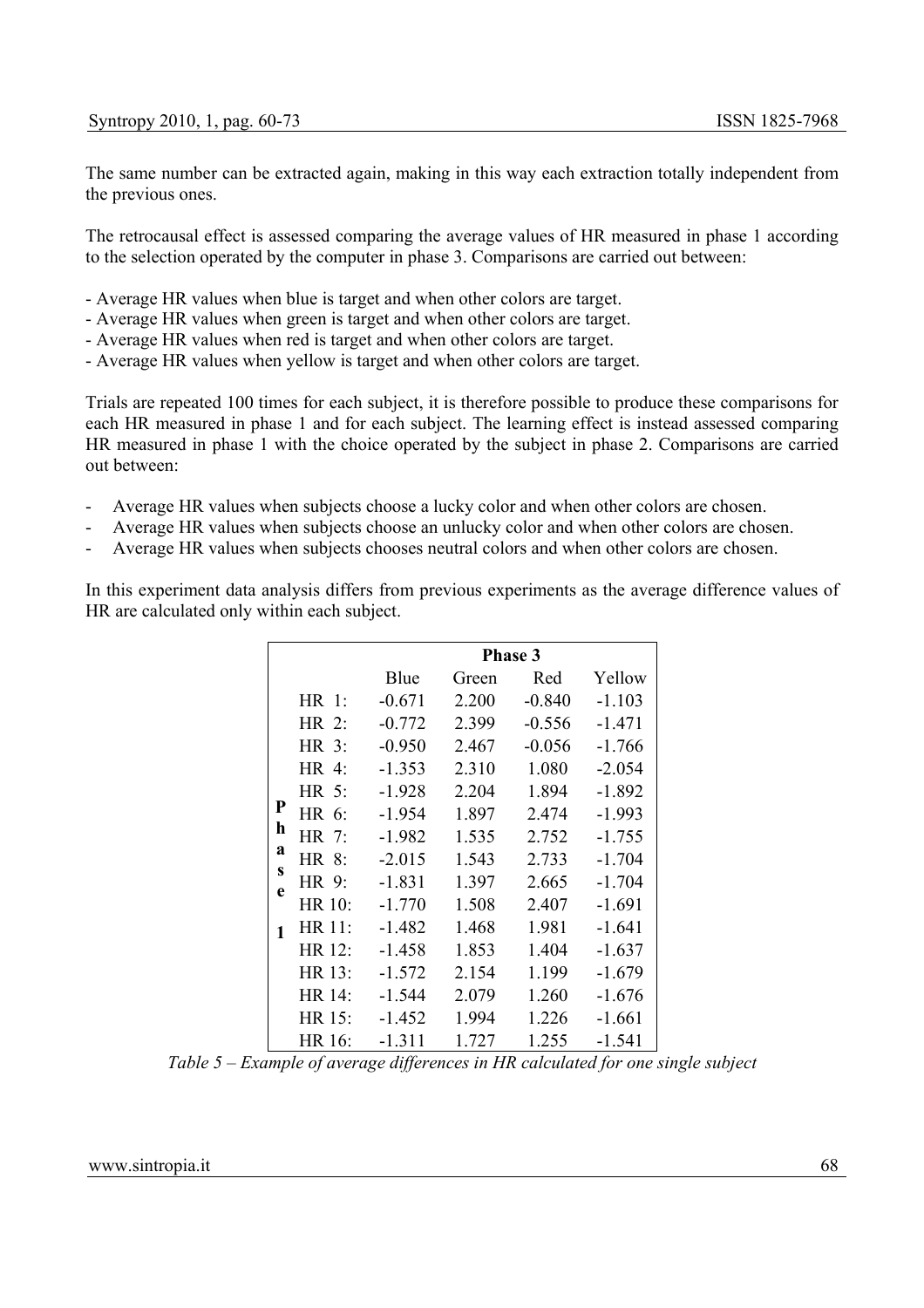# Syntropy 2010, 1, pag. 60-73 ISSN 1825-7968

For each subject a table with 16 lines, one for each HR measured in phase 1, and 4 columns, one for each color which can be selected by the computer in phase 3, is produced. Values are relative to the average difference in HR measured in phase 1 according to the target selected by the computer in phase 3 (table 5). As it will be seen these average differences values in HR will be the statistical units used in the Chi Square tables. Table 5 can also be represented in a graphical form (table 6). Each point corresponds to an average difference value in HR.

It is important to note that Tressoldi's hypothesis that the effect would show only in coincidence with the presentation in phase 1 of the color which would be the target, is not confirmed. In fact, results show (table 6) that the effect spreads on all phase 1, independently from the color which is being shown.



*Table 6 – Graphical representation of table 5.*

# *Results of the fourth experiment*

#### *- Retrocausal effect*

It is possible to study the global retrocausal effect using the Chi Square statistical test which compares observed frequencies with expected frequencies (in the absence of correlation). For this purpose a frequencies table was constructed using 1.5 as a cut off value. Table 7 shows how many comparisons of HR average differences, calculated on the 16 HR measured in phase 1 exceed 1.5 and how many are lower than  $-1.5$ .

|                    | <b>Differences</b> |                     |                   |              |
|--------------------|--------------------|---------------------|-------------------|--------------|
| <i>Frequencies</i> | Less than $-1,500$ | $-1,499$ a $+1,499$ | $+1,500$ and more | <b>Total</b> |
| <b>Observed</b>    | 1053(17,83%)       | 3680 (63,89%)       | $1027(18.28\%)$   | 5760 (100%)  |
| <b>Expected</b>    | 781 (13,56%)       | 4225 (73,35%)       | 754 (13,09%)      | 5760 (100%)  |

*Table 7 – Observed and expected frequencies in the distribution of average HR differences in phase 1 according to the selection operated by the computer in phase 3 (see table 5).*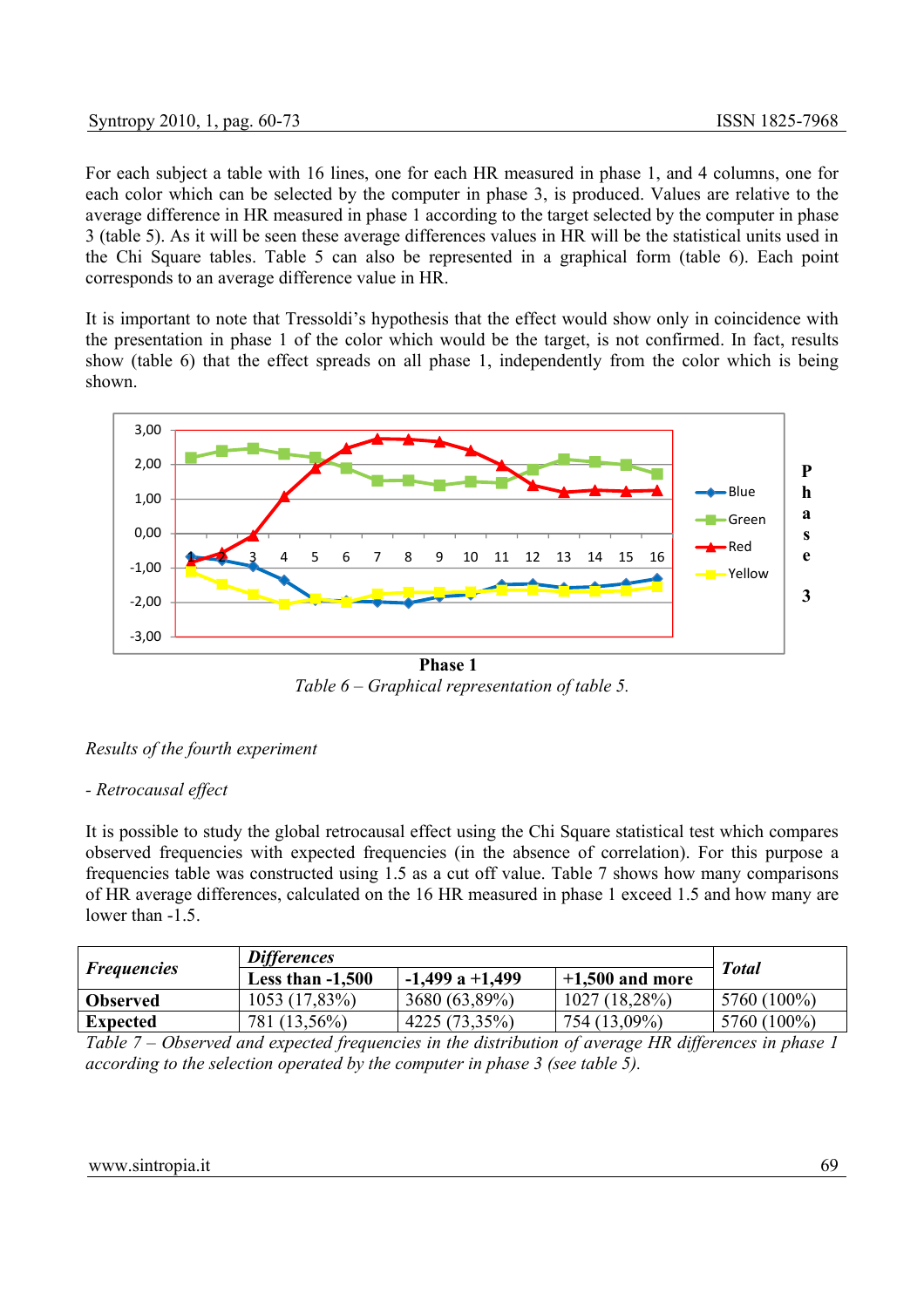Chi Square results in a value of 263.86 which is strongly significant from a statistical point of view if we consider that  $p<1/1000$  starts at the Chi Square value of 13.81.

It is important to note that, because of the statistical techniques which were used, this global retrocausal effect did not show in the previous experiments where it was possible to assess the retrocausal effect only for some colors. It is also important to say that choosing a cut-off point higher than 1.5 the Chi Square value increases.

A sample of 30 subjects participated in this experiment. Each subject was exposed to 100 trials, and for each trial 16 HR were measured in phase 1, for a total of 1,600 HR for each subject. However the value of n (sample used in the data analysis) corresponds to the number of HR average comparisons: 5,760. Compared to the number of HR measured (48,000), 5,760 is a conservative n, a fact which allows to exclude effects due to autocorrelation. The risk of autocorrelation or other possible artifacts linked to statistical data analysis was excluded using fake targets (not shown to subjects, but inserted in the data analysis). Fake targets did not correlate with the HR measured in phase 1.

The same criteria used in order to calculate the global Chi Square, can be used in order to calculate the effect associated to each color (table 8). In table 8 differences under -1.5 and over 1.5 are shown. The effect results to be strong for each color, even if the red and yellow colors show a negative and positive dimension of the effect which is similar; classical statistical techniques which require additive effects would not show the effect on the red and yellow colors, leading to a type II error.



*Table 8 – Positive and negative retrocausal effects for each color. Whereas for the blue color the effect in the form of a decrease in HR is stronger, and for the green color in the form of an increase in HR, for the red and yellow color the effect tends to distribute equally in the positive and negative side, becoming therefore invisible to Student t and ANOVA techniques.*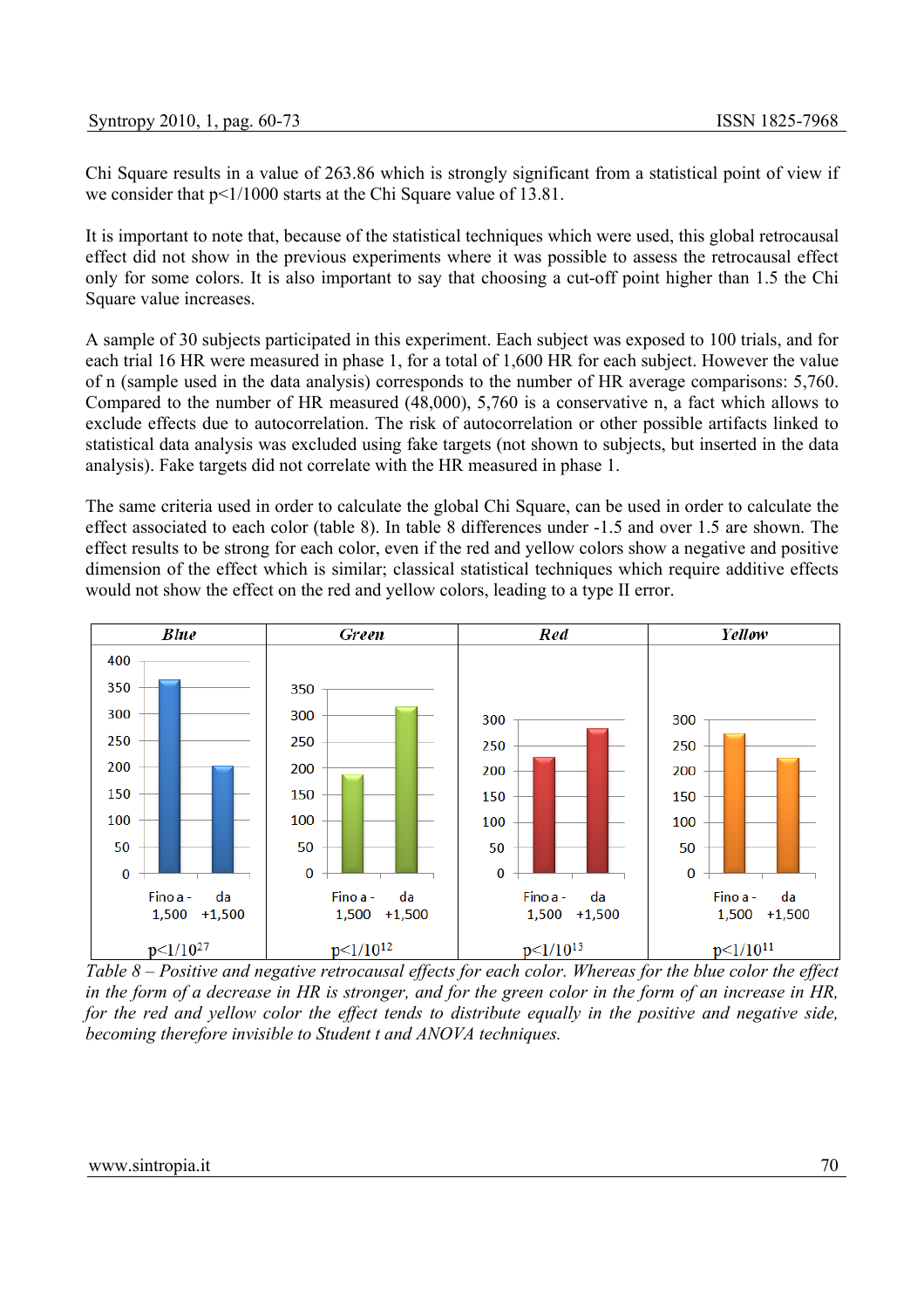# *- Learning effect*

Graphs in table 9 show the average differences in HR measured in phase 1 according to the choice operated by the subject in phase 2. On the left the graph is relative to the first 33 trials, on the right to the last 33 trials. This graph shows how the differences in HR increase in the last 33 trials and move away from the 0 value (absence of the effect).

The global analysis of the effect carried out with the Chi Square test, shows a learning effect with a probability of p<1/1000 in the first 33 trial, whereas in the middle 33 trials no effect is shown and in the last 33 trials the probability is  $p<1/10^{22}$ .

![](_page_11_Figure_5.jpeg)

*Table 9 – Graphical representation of the learning effect in one subject*

# *- Interaction between the retrocausal and the learning effect*

In the previous experiments, in which the random extractions were balanced, and no lucky and unlucky color existed, the retrocausal effect was constant from the beginning to the end of the experiment.

![](_page_11_Figure_9.jpeg)

*Table 10 – Interaction between the retrocausal and the learning effect*

In this last experiment a strong decrease in the retrocausal effect is found in the middle 33 trials  $(p=0.000000000000076)$  as it is shown in table 10. This strong decrease in the retrocausal effect is interpreted as an interaction between the retrocausal and learning effects.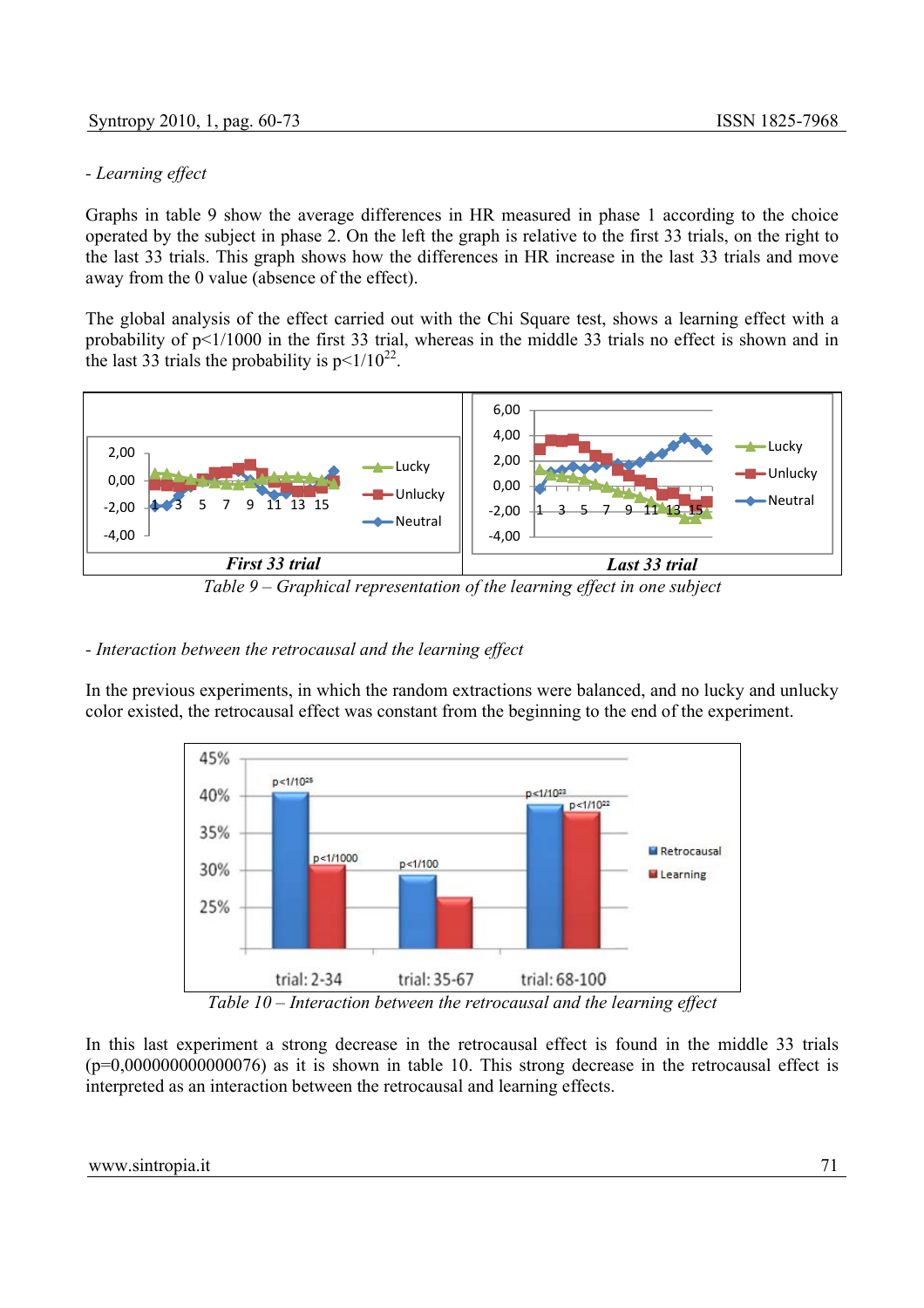# *Conclusions*

The first experiment showed strong differences in HR measured in phase 1 for the blue and the green colors when selected by the computer in phase 3. The second experiment showed strong differences for all the colors and also when numbers were used. The third experiment showed the absence of the effect when the feedback, the selection operated by the computer, was not shown. The fourth experiment showed the retrocausal effect on all the colors, the learning effect described by Damasio and an interaction between these two effects.

How can these results be interpreted?

According to Fantappiè's Syntropy, anticipated waves would act mainly on the autonomic nervous system, and would be felt as somatic feelings which can be positive, in the form of a feeling of heat (Syntropy = concentration of energy), and negative in the form of cold (Entropy = dissipation of energy). These feelings would help the subject to direct choices towards advantageous aims which are located in the future.

Furthermore, according to Fantappiè, the feeling of life, and therefore consciousness, can be regarded as a direct consequence of anticipated waves, the negative solution of the wave equation, and this could be compatible with Damasio's model. Damasio considers the "background feeling" equivalent to the feeling of life (Damasio, 1999).

However, according to the model of Syntropy, somatic feelings and emotions would be, at least in part, the outcome of *future states*.

Chris King (1996) underlines that the constant interaction between information coming from the past and information coming from the future places life structures in front of bifurcations. This constant antagonism between past and future forces life, at all levels, to operate choices which result in chaotic dynamics. By inserting attractors in chaotic and complex systems ordered figures are generated (fractals). According to King, fractal structures would guide the growth and evolution of living systems, and would also be at the basis of the processes of consciousness.

Going back to the classical problems of the theory of mind, extending the models to the properties of the anticipated waves, and the law of Syntropy, it would be possible to consider:

- **Binding** as a consequence of the cohesive and ordering properties of the law of syntropy.
- **Intuition** as a consequence of the fact that signals coming from the autonomic nervous system allow to perceive our future states guiding us towards advantageous choices.
- Free will as a consequence of the dual causality in the form of information coming from the past (learning) and somatic feelings coming from the future (anticipation). Chris King (1989) suggests that this constant antagonism between past and future would force humans into a state of free will and consciousness.
- **Mental causation** as a consequence of the fact that the wave equation has a dual solution: negative (*res cogitans*) and positive (*res extensa*), however both part of the same equation. This would